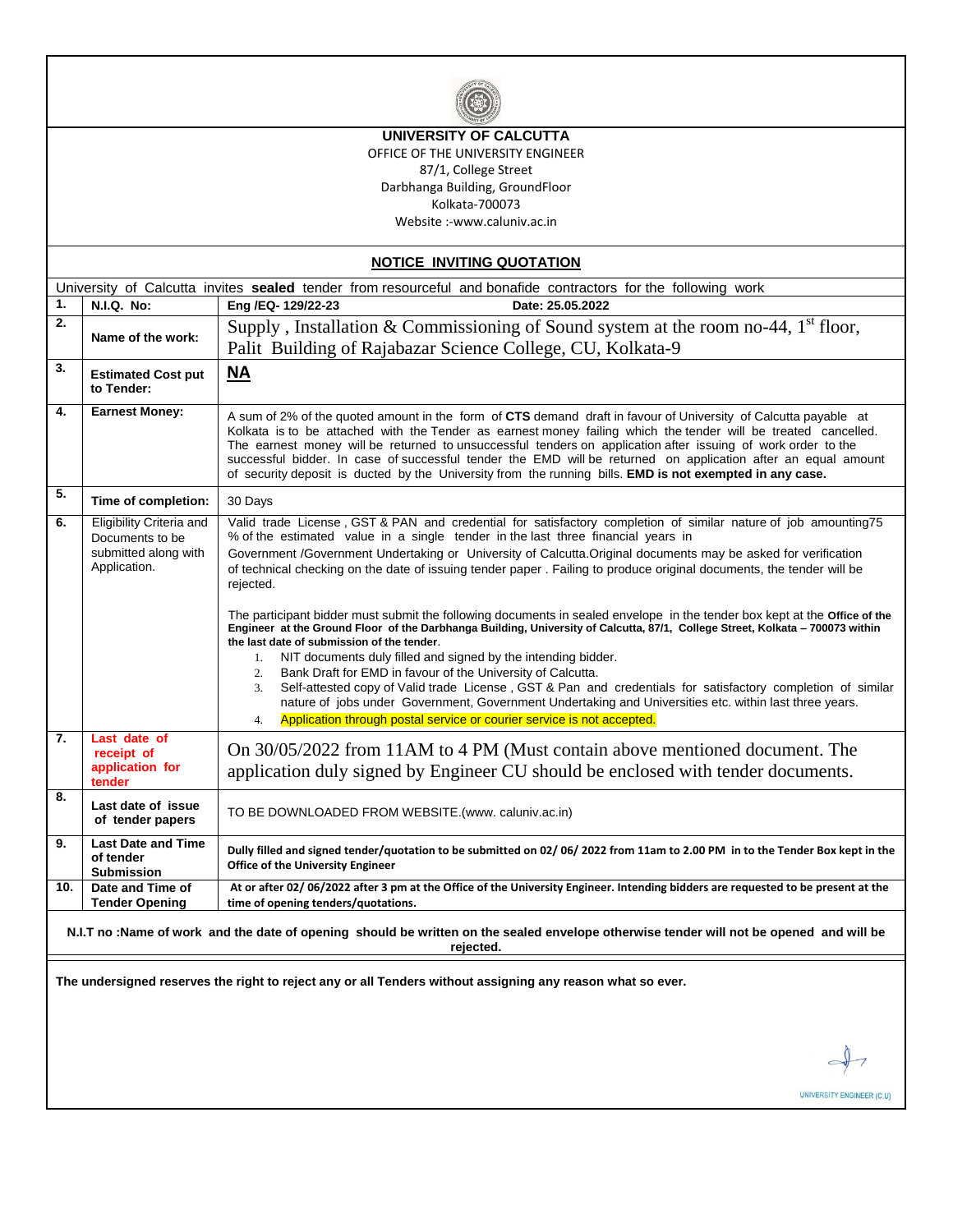

## UNIVERSITY OF CALCUTTA

Name of the work:-- Supply, Installation & Commissioning of Sound system at the room no-44, 1<sup>st</sup> floor, Palit Building of Rajabazar Science College, CU, Kolkata-9

**N. I.Q. no- Eng /EQ- 129 /22-23 Date: 25.05.2022**

**Name of Agency:-**

**Address of Agency:-**

**Rate quoted by Agency (Included GST-Deducted Buy back Value):- …………….. …………… ……………………………….. (in figure and words)**

**Signature of the Agency with date & stamp:-**



# UNIVERSITY OF CALCUTTA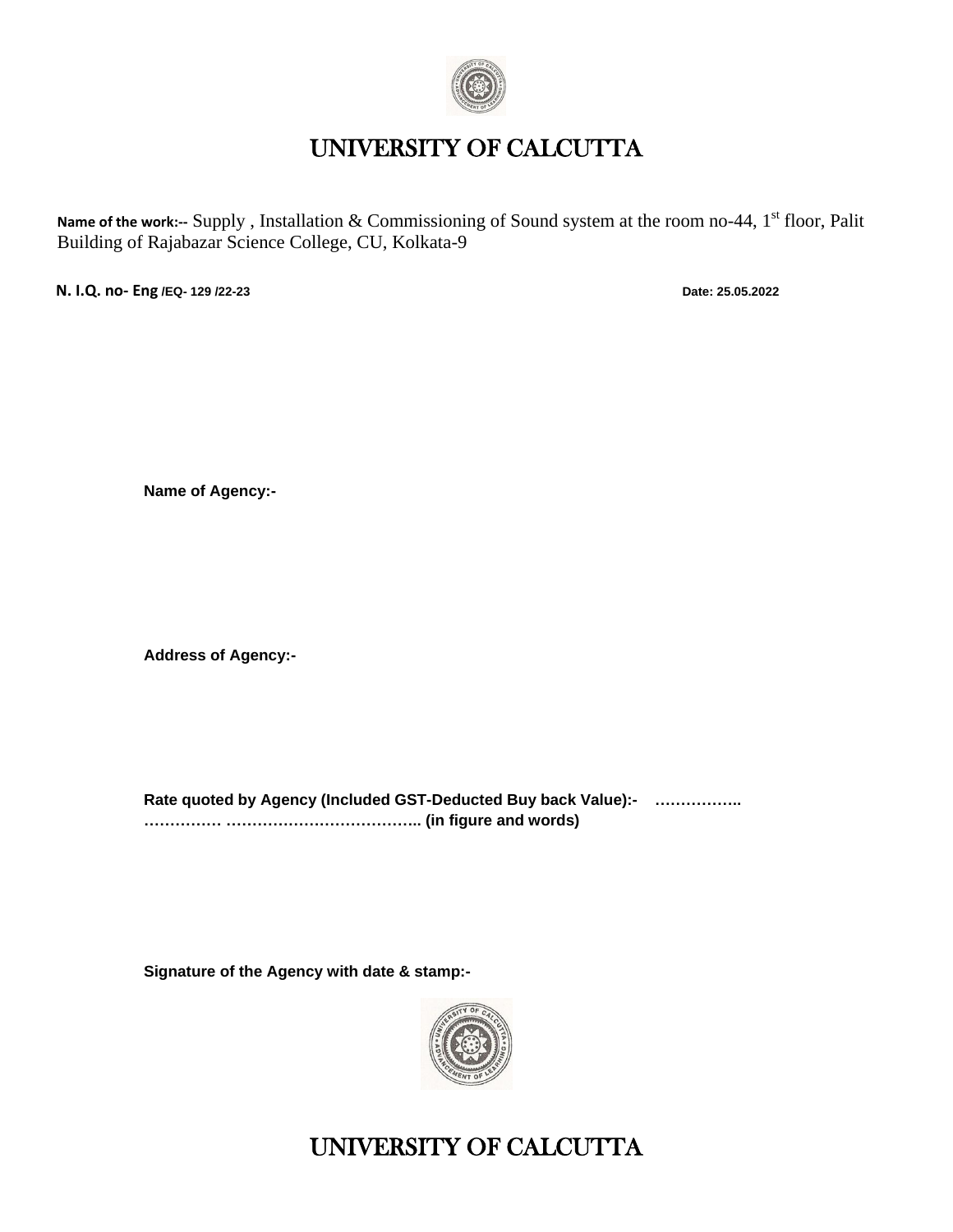#### **Item Rate contract**

#### **GENERAL TERMS AND CONDITION**

**1**. Eligible Tenders will have to download the tender papers from the website & drop the filled tender papers signed with seal and date at every page along with copy of Valid Trade license's, GST & PAN and Credential for satisfactory completion of similar nature of job amounting to at least seventy five percent of the job value in a single tender from any Government, Govt. undertaking or University of Calcutta in the last three financial yearin sealed envelope in the Tender box kept in the Office of the undersigned with in the specified time mentioned in the NITwhich will be opened by the undersigned or by his representative with in **the specified time and date mentioned in the NITThe tendered must write the name of the work , NIT no , the date of opening and name of the bidder on the envelop failing which the tender will not be opened thus will be treated as cancelled.**

**2.** The rate should be quoted after inspection of the site and inclusive of all incidental charges i.e. freight, insurances, labour insurances, handling charges, necessary government taxes, duties etc as well as the Water, Electricity charges which are to be paid as per rules .

**3**. The contractor shall be responsible to ensure compliance with the provision of minimum wages act 1948 as modified up to date and the rules made in respect of any employees, employed by the contractor directly or through the petty or subcontractor for the purpose of carrying this contract. The contractor shall be responsible for any damage, injury or loss caused by the work or workmen to any person, animal or material during the progress of work.

**4.** Liquidated damage will be charged to the contractor if they fail to complete the work within the stipulated time, 0.01% per day to a maximumlimit of 10 % of the contract value.



**5.** The allotted time for completion of the work as specified in the NIT from the date of receipt of work order .Time is the essence of this contract. Normally no time extension will be granted. In case of prayer for extension of time the University authority has the full right reserved to grant it or discard it.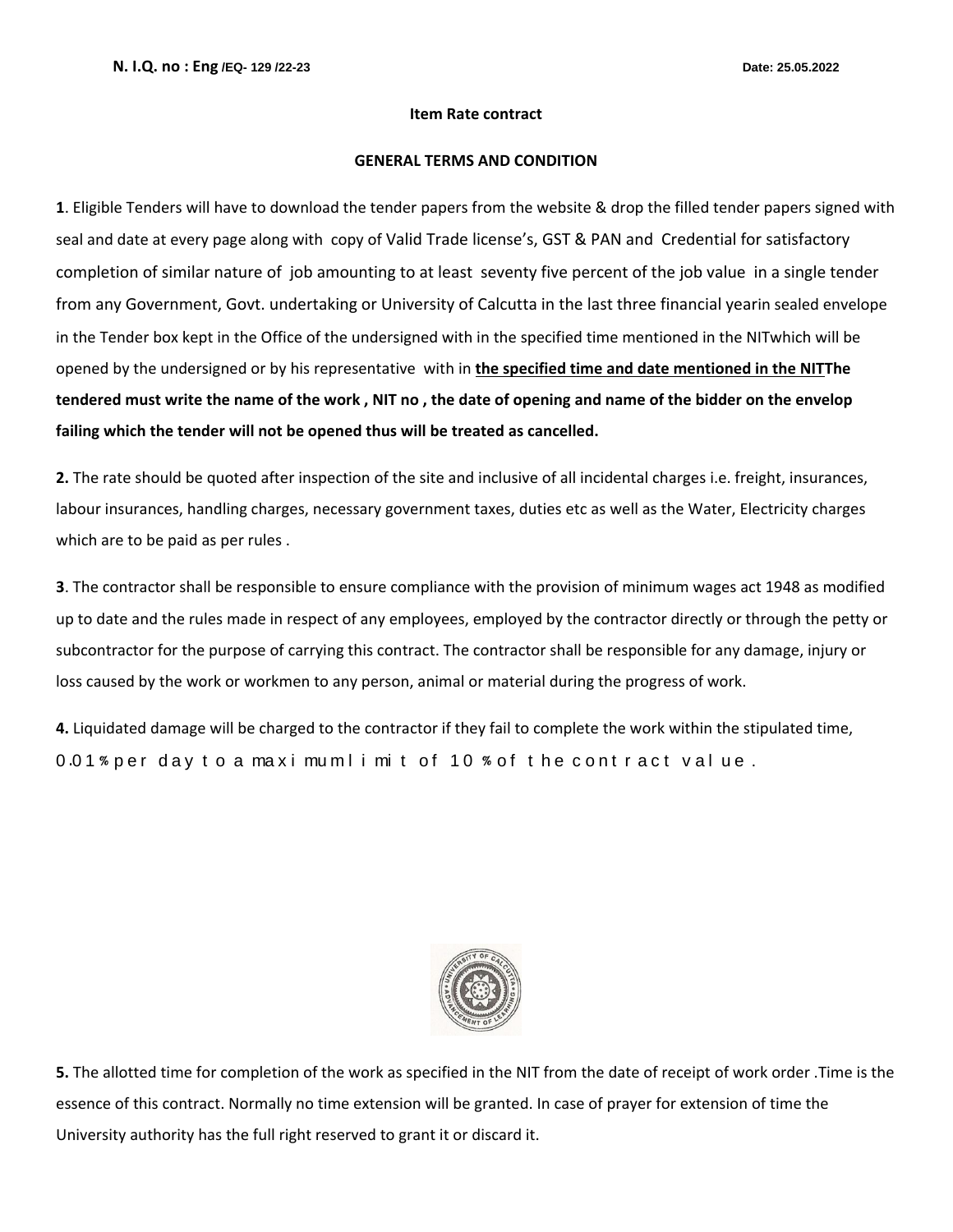**6.** (a)If the successful contractor's bid rate is 80% or less than the estimated amount put to tender the contractor will have to submit a Bank Guarantee amounting to 10% of the Tendered amount before issue of Work order failing which the EMD will be forfeited and the agency may be blacklisted. The Bank Guarantee should be valid till the end of the contract period and shall be renewed accordingly if required. This bank Guarantee is an Additional Performance Security .So provision of deducting Security deposit from bills will hold goods per relevant clause of the contract. The bank Gurrantee shall be returned immediately on successful completion of contract.

(b) The University authority will retain a sum amounting to 10% of the bill of the contract for a period of six months from the date of completion of work as **Security Deposit**. This will be released after a period of six months from the date of completion of the work on application.

**7.**A sum of 2% of the quoted amount in the form of CTS demand draft in favors of University of Calcutta payable at Kolkata is to be attached with the Tender as earnest money failing which the tender will be treated cancelled. The earnest money will be returned to unsuccessful tenders on application after issuing of work order to the successful bidder. In case of successful tender the EMD will be returned on application after an equal amount of security deposit is ducted by the University from the running bills. EMD is not exempted in any case.The earnest money will be returned to unsuccessful tenderers on application after issue of work order to the successful bidder for successfultenderer the EMD will be returned on application after an equal amount of security deposit is deducted from the running bills.

### **Amount:-Rs**

|                         | Dated | $\frac{1}{2}$ | /20 |
|-------------------------|-------|---------------|-----|
| Name of Issuing Bank:-- |       |               |     |
| <b>Branch</b>           |       |               |     |

**8.** Work is to be carried out as per specification laid in the B.O.Q or PWD specification as per instruction of the University Engineer or his representative.



**9.**The materials brought to site for execution of the work should by no means be taken out of site without the permission of the Engineer C.U.

**10.** The rates must be quoted in words in figure otherwise the tender will be cancelled.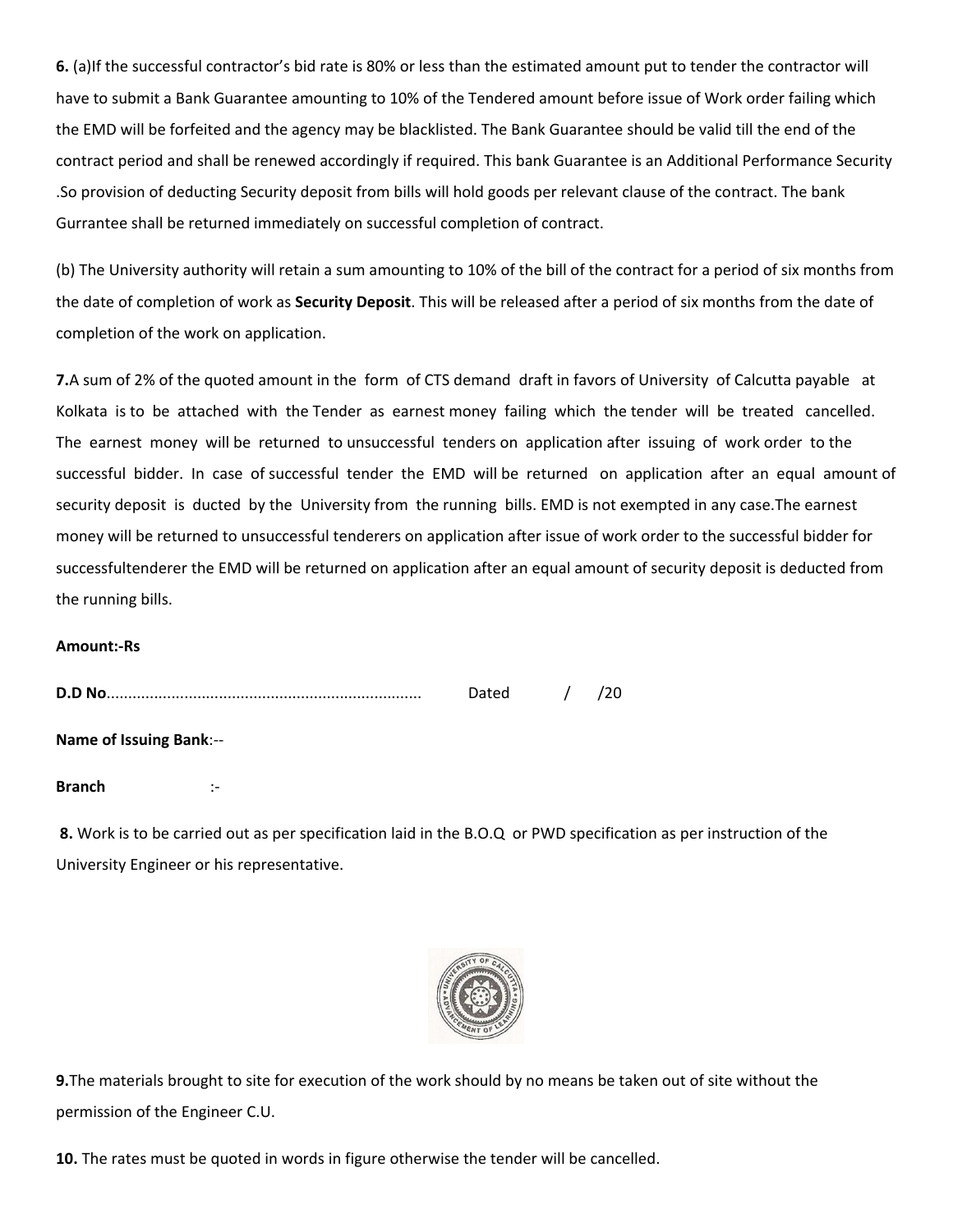**11.** The University will not be bound to accept the lowest bidder.

**12**.The University will not supply any materials to the contractor.

**13**. The contractor will work under the strict supervision of the Engineer/ Sub-Assistant Engineer. The estimate given along with the tender are provisional payment will be made on the actual work done jointly measured by the Engineer or his representative (Sub-Assistant- Engineer) &the contractor or his representative. The contractor will have to submit bill in printed format in duplicate.

**14.** The contractor will have to take necessary instruction from the Engineer CU/ Sub-Assistant Engineer regarding the execution of work.

15.Defect &liability Period: The defect & liability period will be for a period of six months from the date of completion of the job. Any defects pointed out during this period has to be mend good by the agency at t heir own cost failing which the retention money will be forfeited.

Sd/-

University Engineer

Name of the Agency:

Address :-

**Signature of the Agency with date & stamp:-**

**N. I.Q. no: Eng /EQ- 129 /22-23 Date: 25.05.2022**

Name of the work:-- Supply, Installation & Commissioning of Sound system at the room no-44, 1<sup>st</sup> floor, Palit Building of Rajabazar Science College, CU, Kolkata-9